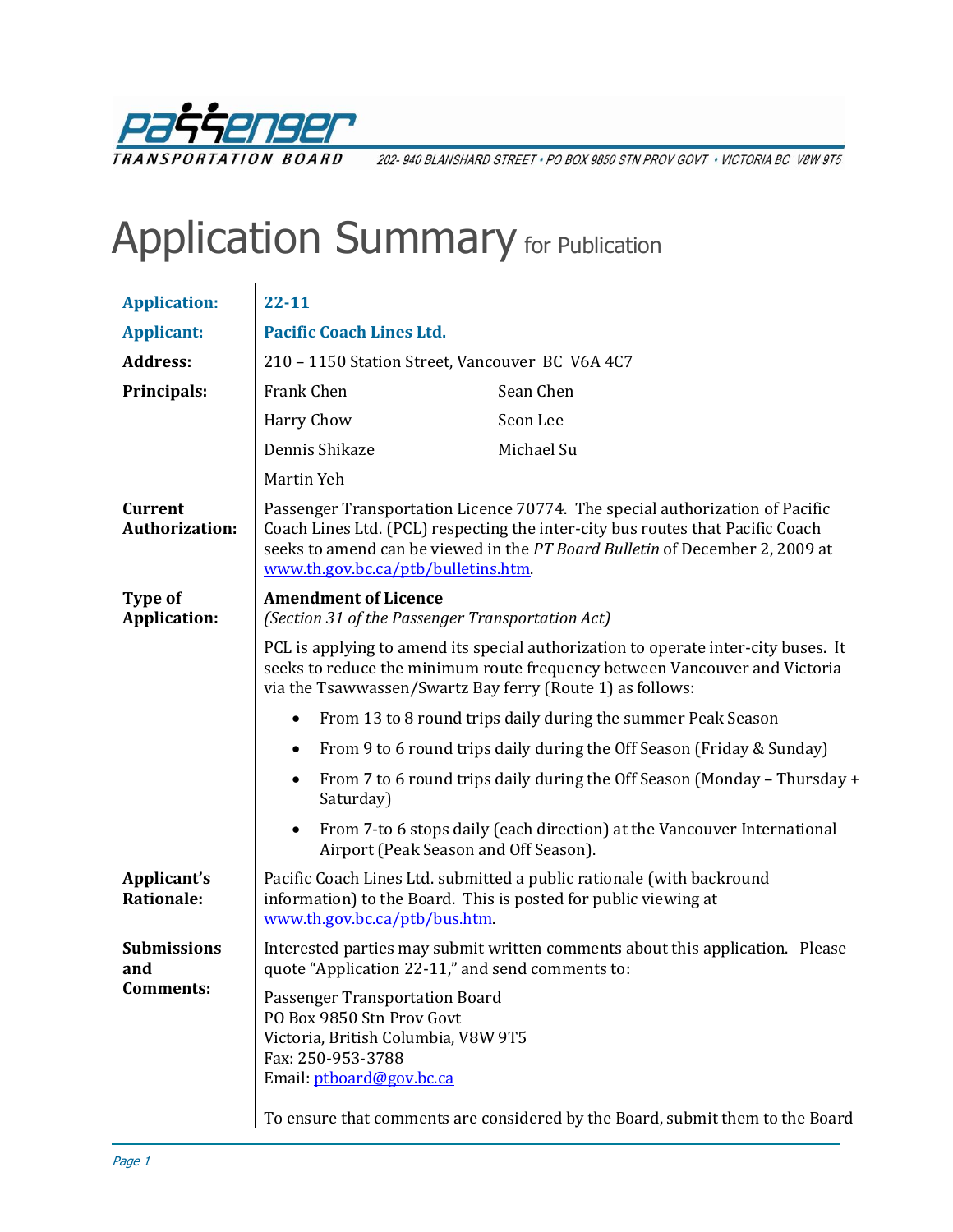|                                         | office in Victoria by March 9, 2011. Pursuant to section 27(6) of the <i>Passenger</i><br>Transportation Act, no fee is required to submit comments about this published<br>application.                                                                                                                                                       |
|-----------------------------------------|------------------------------------------------------------------------------------------------------------------------------------------------------------------------------------------------------------------------------------------------------------------------------------------------------------------------------------------------|
|                                         | To ensure administrative fairness, submissions received are forwarded to Pacific<br>Coach Lines for comment. Submissions from private individuals are subject to a<br>privacy and confidentiality agreement made by Pacific Coach Lines with the<br>Passenger Transportation Board.                                                            |
| <b>Application</b><br>Details:          | Below are details respecting the proposed changes for which Pacific Coach Lines<br>Ltd. is applying. Proposed changes are highlighted in blue or red strike-out.                                                                                                                                                                               |
| <b>Special</b><br><b>Authorization:</b> | <b>Inter-City Bus (ICB)</b>                                                                                                                                                                                                                                                                                                                    |
| Terms &<br><b>Conditions:</b>           |                                                                                                                                                                                                                                                                                                                                                |
| Service:                                | Transportation of passengers must be provided to and from each route point on a<br>scheduled basis according to the minimum frequency that is set for the<br>authorized route.                                                                                                                                                                 |
| Schedule:                               | The licence holder must publish, in a manner accessible to the general public, a<br>schedule for each route with the time and location of each stop, and must carry in<br>each vehicle a copy of the schedule that the vehicle is following.                                                                                                   |
| Abbreviation:                           | The following abbreviation is used to describe terms and conditions of this<br>special authorization.                                                                                                                                                                                                                                          |
|                                         | alt "alternate" route point that is not located directly enroute between other route<br>points authorized by the Board; service may be provided to one or more alternate<br>route points at the option and frequency of the licence holder on the condition<br>that all minimum route frequencies approved or set by the Board are maintained. |
| <b>Express</b><br>Authorization:        | Transportation of standees is authorized only when all of the following conditions<br>are met:                                                                                                                                                                                                                                                 |
|                                         | 1. The licence holder has current and proper insurance coverage for the<br>transportation of standees,                                                                                                                                                                                                                                         |
|                                         | 2. Passengers are not permitted to stand for a period that is longer than<br>30 minutes or for a distance that exceeds 30 road kilometres, and                                                                                                                                                                                                 |
|                                         | 3. Freight and passenger baggage is not carried in the passenger compartment<br>when standees are being transported.                                                                                                                                                                                                                           |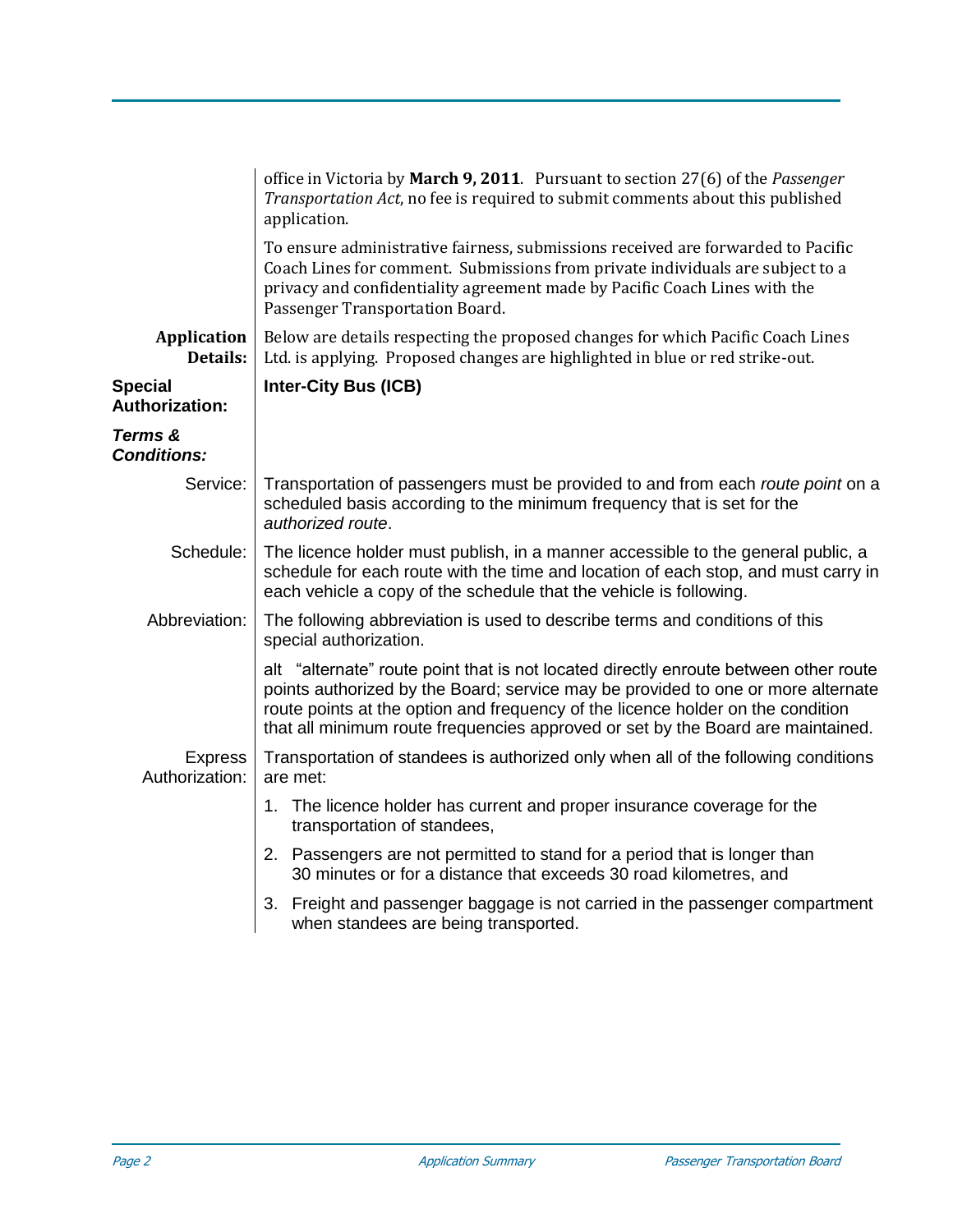**Route Number: 1 of 2 (via Tsawwassen/Swartz Bay ferry)**

 $1 - 1$ 

**Terminating** Point 1: Terminating Point 2:

Footnotes:

City of Vancouver City of Victoria

Authorized Route:

| <b>Route Points</b>                                                                                                                                                                                                                                                                                                                           | Daily Minimum in Each Direction <sup>1</sup>                     |                                                                             |  |  |
|-----------------------------------------------------------------------------------------------------------------------------------------------------------------------------------------------------------------------------------------------------------------------------------------------------------------------------------------------|------------------------------------------------------------------|-----------------------------------------------------------------------------|--|--|
|                                                                                                                                                                                                                                                                                                                                               | Peak Season <sup>2</sup>                                         | Off Peak <sup>3</sup>                                                       |  |  |
| City of Vancouver                                                                                                                                                                                                                                                                                                                             | From 13 to 8 separate,<br>individual ferry sailings <sup>4</sup> | From 7 to 6 separate, individual<br>ferry sailings $(M-Th + Sa)^5$          |  |  |
|                                                                                                                                                                                                                                                                                                                                               |                                                                  | From 9 to 6 separate, individual<br>ferry sailings $(F + Su)^5$             |  |  |
| City of Richmond <sup>6</sup>                                                                                                                                                                                                                                                                                                                 | alt                                                              | alt                                                                         |  |  |
| Vancouver International<br>Airport                                                                                                                                                                                                                                                                                                            | From 7 to 6 stops                                                | From 7 to 6 stops                                                           |  |  |
| City of Richmond <sup>6</sup>                                                                                                                                                                                                                                                                                                                 | Alt                                                              | Alt                                                                         |  |  |
| <b>Tsawwassen Ferry</b><br><b>Terminal</b>                                                                                                                                                                                                                                                                                                    | From 13 to 8 separate,<br>individual ferry sailings <sup>4</sup> | From 7 to 6 separate, individual<br>ferry sailings (M-Th + Sa) <sup>5</sup> |  |  |
|                                                                                                                                                                                                                                                                                                                                               |                                                                  | From 9 to 6 separate, individual<br>ferry sailings $(F + Su)^5$             |  |  |
| <b>Swartz Bay Ferry Terminal</b>                                                                                                                                                                                                                                                                                                              | From 13 to 8 separate,<br>individual ferry sailings <sup>4</sup> | From 7 to 6 separate, individual<br>ferry sailings $(M-Th + Sa)^5$          |  |  |
|                                                                                                                                                                                                                                                                                                                                               |                                                                  | From 9 to 6 separate, individual<br>ferry sailings $(F + Su)^5$             |  |  |
| Town of Sidney <sup>7</sup>                                                                                                                                                                                                                                                                                                                   | Alt                                                              | Alt                                                                         |  |  |
| City of Victoria                                                                                                                                                                                                                                                                                                                              | From 13 to 8 separate,<br>individual ferry sailings <sup>4</sup> | From 7 to 6 separate, individual<br>ferry sailings $(M-Th + Sa)^5$          |  |  |
|                                                                                                                                                                                                                                                                                                                                               |                                                                  | From 9 to 6 separate, individual<br>ferry sailings $(F + Su)^5$             |  |  |
| <sup>1</sup> The minimum daily frequencies listed correspond roughly to the "core service levels"<br>set out in the Coastal Ferry Services Contract between the Province of British Columbia<br>and BC Ferries. Should the core service levels change, the Board may, on its own<br>initiative, amend the licensee's minimum route frequency. |                                                                  |                                                                             |  |  |

 $2$ Peak Season-The end of the school year through Labour Day weekend.

 $3$ Off Peak SeasonPost Labour Day weekend to the end of the school year.

4 **PROPOSED CHANGE:** In peak season**, PCL must** serve **all** separate, individual sailings up to a minimum of 13 of 8 per day.

5 **PROPOSED CHANGE:** In off peak season, PCL **must** serve **all** sailings up to a minimum of 6 per day. 7 on Monday, Tuesday, Wednesday, Thursday and Saturday and **must** serve **all** sailings up to a minimum of 9 on Friday and Sunday.

 ${}^{6}$ The Vancouver International Airport is excluded from the City of Richmond for the purposes of this special authorization.

 $\mathrm{^{7}}$ The "alt" authorization for the Town of Sidney is for Victoria bound trips only.